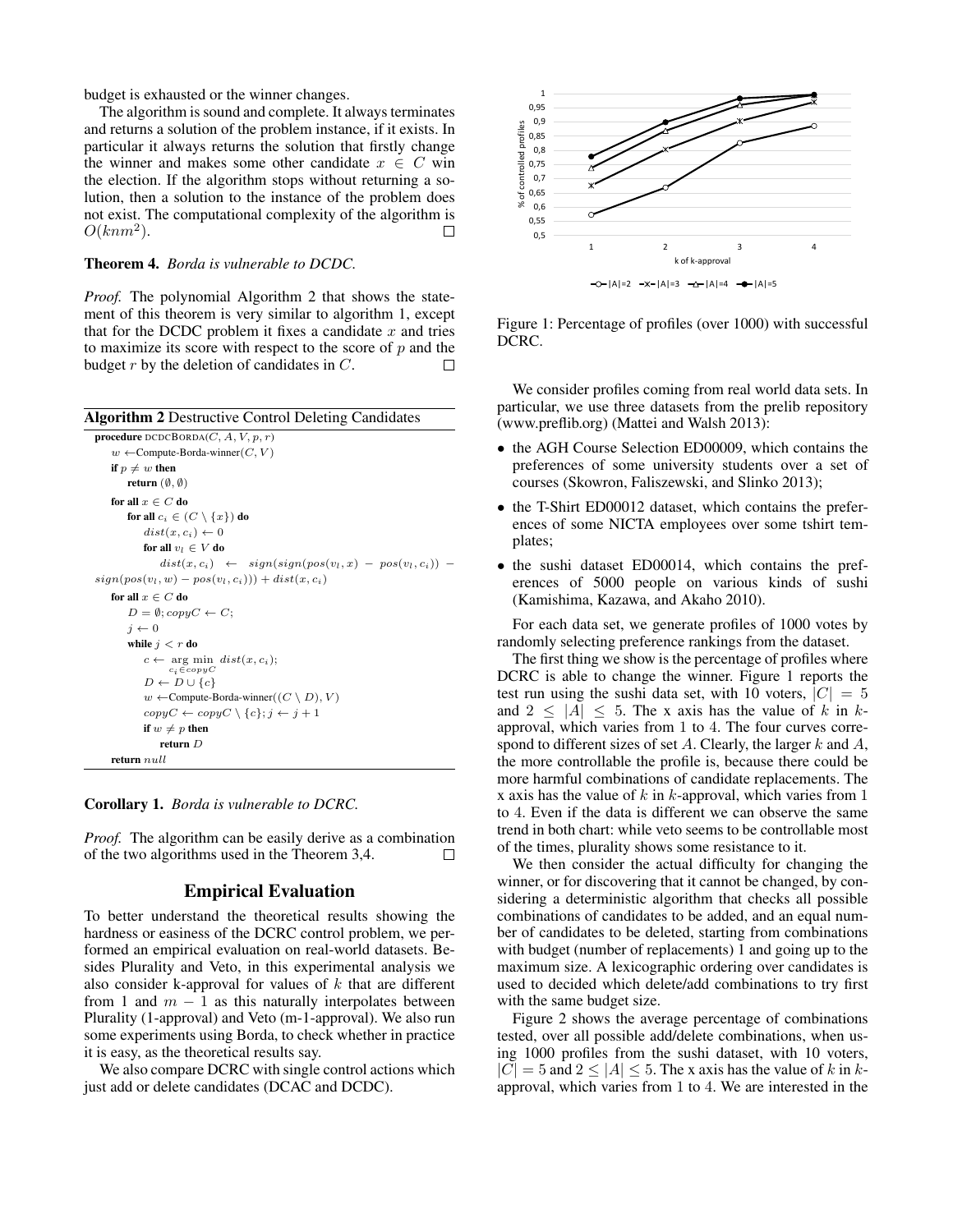

Figure 2: Deterministic algorithm: Average percentage of tried add/delete combinations.



Figure 3: Deterministic and non-deterministic algorithm: comparison.

main trend of these charts and not in the small differences that they can report, because these small differences are connected to the structure of the preferences in the dataset. What is really interesting is once again that the larger are  $k$  and  $|A|$ , the smaller is the computational effort of this algorithm.

We also considered a non-deterministic algorithm which the chair of the election could use to change the winner by replacing candidates. Such an algorithm consists of picking an add/delete combination randomly (over all possible combinations), and checking whether the winner changes. From the experimental data, we count the percentage of profiles where the winner changes (see Fig. 1) and we use this as the probability of success of this approach. If  $p$  is the probability that picking one profile is enough to change the winner, it is easy to see that  $1/p$  is the expected number of profiles to be picked up before changing the winner. We therefore show this  $1/p$  number as a measure of how many combinations should be tested by this non-deterministic algorithm before changing the result (or discovering that it cannot change).

Figure 3 compares the difficulty of the DCRC problem as measured in Fig.2 to this measure of the difficult of DCRC via the non-deterministic algorithm. We used the sushi dataset, with 10 voters,  $|C| = 7$  and  $|A| = 3$ . The x axis has the value of  $k$  in  $k$ -approval, which varies from 1 to 6, while the  $y$  axis shows the percentage of add/delete combinations that the algorithm tries before stopping.



Figure 4: Deterministic algorithm: RC compared to AC, DC, and AC+DC.

We also compared the power of replacing candidates with respect to just adding or deleting candidates. We consider the profiles where the winner changes using RC, and we count in how many of these profiles

- the winner changes using AC but does not change using DC (denoted by "AC only");
- the winner changes using DC but does not change using AC (denoted by "DC only");
- the winner changes using either DC or AC (denoted by "AC only and DC only");
- the winner changes only using RC (denoted by "RC only").

Notice that "AC only" and "DC only" do not add up to "AC only and DC only" because all these categories represent disjoint sets of profiles.

Figure 4 shows the percentage of profiles where the winner changes using RC. We use a stacked bar histogram that report the percentage of profiles where the winner change using RC only, AC only, DC only, or AC only and DC only, for Plurality and Veto. We used the sushi dataset, with 10 voters,  $|C| = 5$  and |A| varies over the x axis from 1 to 4.

It can be seen that RC improves the vulnerability of the voting rule since the number of controllable profiles increases by about 9%, this is a significant increase in controllability compared to AC or DC alone that is not reported in this chart and which is around 0,3%, thus making the voting rule much more vulnerable to this kind of control action.

Data from experiment over t-shirt dataset show that the structure of the preferences made veto almost resistant to AC only but the voting rule shows the same trend about the vulnerability to RC. Once again RC improves the vulnerability of the voting rule since the number of controllable profiles increases by about 7%, this is a significant increase in controllability compared to AC or DC alone that is not reported in this chart and which is around 0,2%, thus making the voting rule much more vulnerable to this kind of control action.

We also run some experiments using Borda. Theorem 1 shows that Borda is vulnerable to DCRC. Surprisingly, the deterministic algorithm for checking whether the winner can